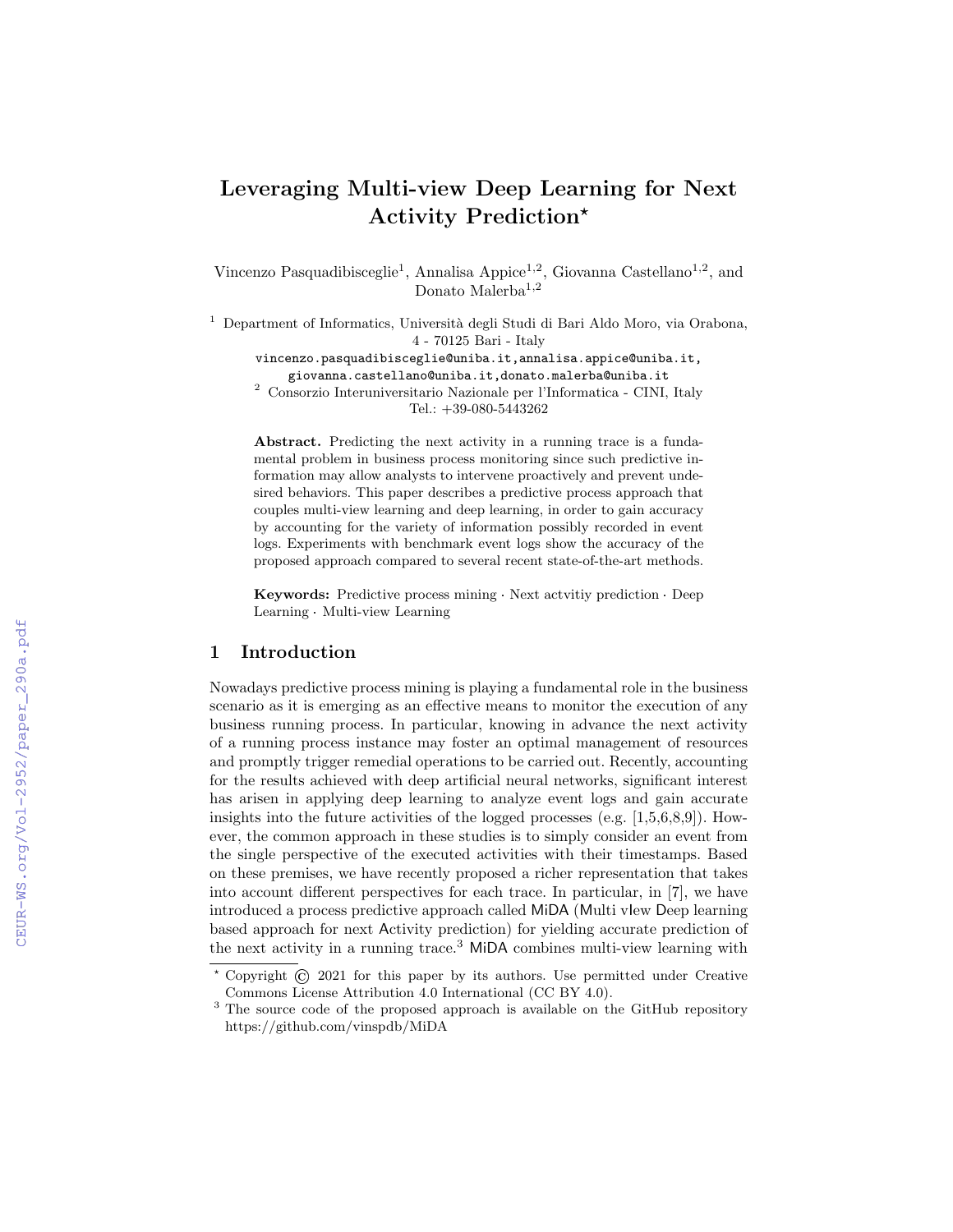#### 2 V. Pasquadibisceglie et al.

deep learning. Specifically, it resorts to a multi-view input scheme that injects each characteristic-based view of an event into a deep neural network with Long Short-Term Memory (LSTM) layers. These layers are able to process the multiview information by taking into account the sequential nature of event logs in business processes. In short, the advantage of our proposal is that the information collected along any process perspective can be, in principle, taken into account to gain predictive accuracy. Experiments with various benchmark event logs show the accuracy of the proposed approach compared to several recent state-of-the-art methods. The paper is organized as follows. Section 2 reports preliminary concepts, while Section 3 describes the proposed approach. In Section 4 we describe the experimental setting and discuss the relevant results. Finally, Section 5 draws conclusions.

#### 2 Preliminary concepts

The basic assumption is that the event log contains information on activities executed for specific traces of a certain process type, as well as their durations and any other optional characteristics (e.g. resources, costs). So, an event  $e$  is a complex entity characterized by a set of mandatory characteristics, that are the activity and its timestamp indicating date and time of occurrence calculated as the time elapsed from the start of the event. In addition, an event may be associated with a set of optional characteristics, such as the resource triggering the activity, the life cycle of the activity or the cost of completing the activity. An event log is a set of events. Each event in the log is linked to a trace and is globally unique. A *trace*  $\sigma$  represents the execution of a process instance. It is a finite sequence of distinct events, such that time is non-decreasing in the trace (i.e. for  $1 \leq i < j \leq |\sigma|$ :  $e_i$ . Timestamp  $\leq e_j$ . Timestamp with  $|\sigma| = length(\sigma)$ ). An event log  $\mathcal{L} = {\{\sigma_i\}}_{i=1}^N$  is a bag of N traces. By accounting for the structure of events, traces of an event log can be characterized by different views. A view is a description of the traces along a specific event characteristic (perspective). Therefore, every event log can be defined on the mandatory views that are associated with the activities and the timestamps, as well as on additional views associated with the optional characteristics of events. A prefix trace  $\sigma_i^k = \langle e_1, e_2, ..., e_k \rangle$  is a sub-sequence of a trace starting from the beginning of the trace. Of course from each trace  $\sigma$  we can derive several prefix traces  $\sigma^k$ with  $1 \leq k = |\sigma^k| \leq |\sigma|$ . Hence, a trace is a complete process instance (started and ended), while a prefix trace is an instance in execution (running trace).

### 3 MiDA

In MiDA, each prefix trace is represented on every mandatory perspective recorded in the log (activities and timestamps), as well as on every additional perspective possibly recorded in the log (e.g. resource, life cycle, cost). In particular, we consider both categorical attributes (e.g. the activities and the resources) and numerical attributes (e.g. the timestamp) to represent each event. Hence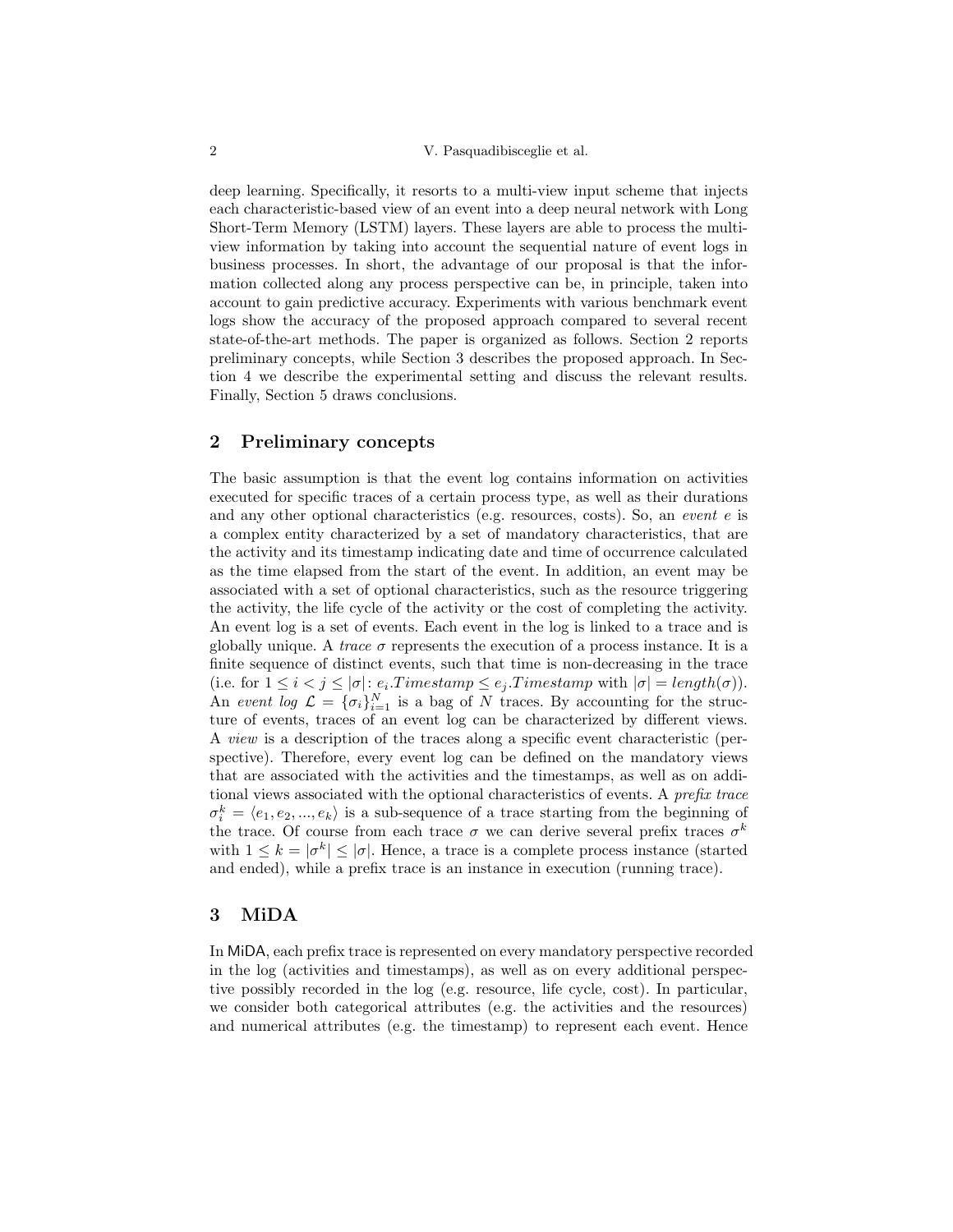given a prefix trace  $\sigma_i^k = \langle e_{i1}, e_{i2}, ..., e_{ik} \rangle$ , each event  $e_{ij} \in \sigma_i^k$  is defined by both categorical and numerical attributes. We indicate by  $A_C$  the set of categorical attributes and by  $\mathbf{A}_N$  the set of numerical attributes characterizing an event. A padding technique is adopted to deal with equal-length prefix traces with length equal to  $AVG_l$  (average trace length).

Every categorical attribute in  $A_C$  is converted into a numerical representation, in order to be processed by a neural network. For each categorical attribute  $att_l \in \mathbf{A}_C$  having vocabulary  $\mathcal{V}_l$ , we define a coding function:

$$
f: \mathcal{V}_l \to [0, 1, 2, ..., |\mathcal{V}_l|],
$$

that univocally assigns an integer value to each categorical value in the vocabulary  $V_l$  of attribute  $att_l$ . On the other had, every numerical attribute in  $\mathbf{A}_N$ , such as those related to temporal information of the events, does not require any coding since their real values can be directly processed by the neural network.

However, the structured integer representation for categorical attributes introduced above is not directly applicable to be processed by a neural network, due to the continuous nature of neural computation. So, to treat both integervalued views and real-valued views of traces in a unified manner, we use the entity embedding method [3] to automatically learn a multi-dimensional realvalued representation of categorical views. Given the integer-valued representation of a categorical view  $\mathbf{x} = (x_1, x_2, ..., x_{AVG_L})$  we fed it into an extra layer of linear neurons, called embedding layer, that maps each integer value in  $x_i$  to an entity embedding, i.e. a fixed size vector  $y_i \in \mathbb{R}^d$ . Hence a 1D integer-valued vector **x** (size  $AVG_L$ ) is mapped to a 2D real-valued matrix Y (size  $d \times AVG_L$ ). The matrix Y, called embedding matrix, is jointly learned with the model during training of the neural network. The size d of an embedding layer is  $d = [D/2]$ , where D is the cardinality of the vocabulary V. Then the output of the embedding layers are concatenated into a single vector that represents a high-level representation of the multiple views information related to events in traces. This high-level representation is fed into a recurrent neural network module composed of two stacked LSTM layers. The first LSTM layer provides a sequence output to fed the second LSTM layer.

The LSTM approach is used as the core of our deep learning architecture since it is suitable to process sequences, such as those underlying a business process event log. The LSTM recurrent module used in our deep architecture also includes two Batch Normalization layers that are interspersed with the two LSTM layers, in order to accelerate the learning process. Finally, the output of the LSTM module is fed into a softmax layer, in order to compute the final output (i.e. the next activity) from probabilities of different classes (activities) computed using the softmax activation function. The training of the network is accomplished by the Backpropagation algorithm that has been applied with early stopping to avoid overfitting. In particular, the training phase is stopped when there is no improvement of the loss on the validation set for 20 consecutive epochs. To minimize the loss function we use the Nadam optimizer. The maximum number of epochs was set to 200. The optimization phase of the hyperparameters (learning rate in [0.00001, 0.01], LSTM unit size among 50, 75 and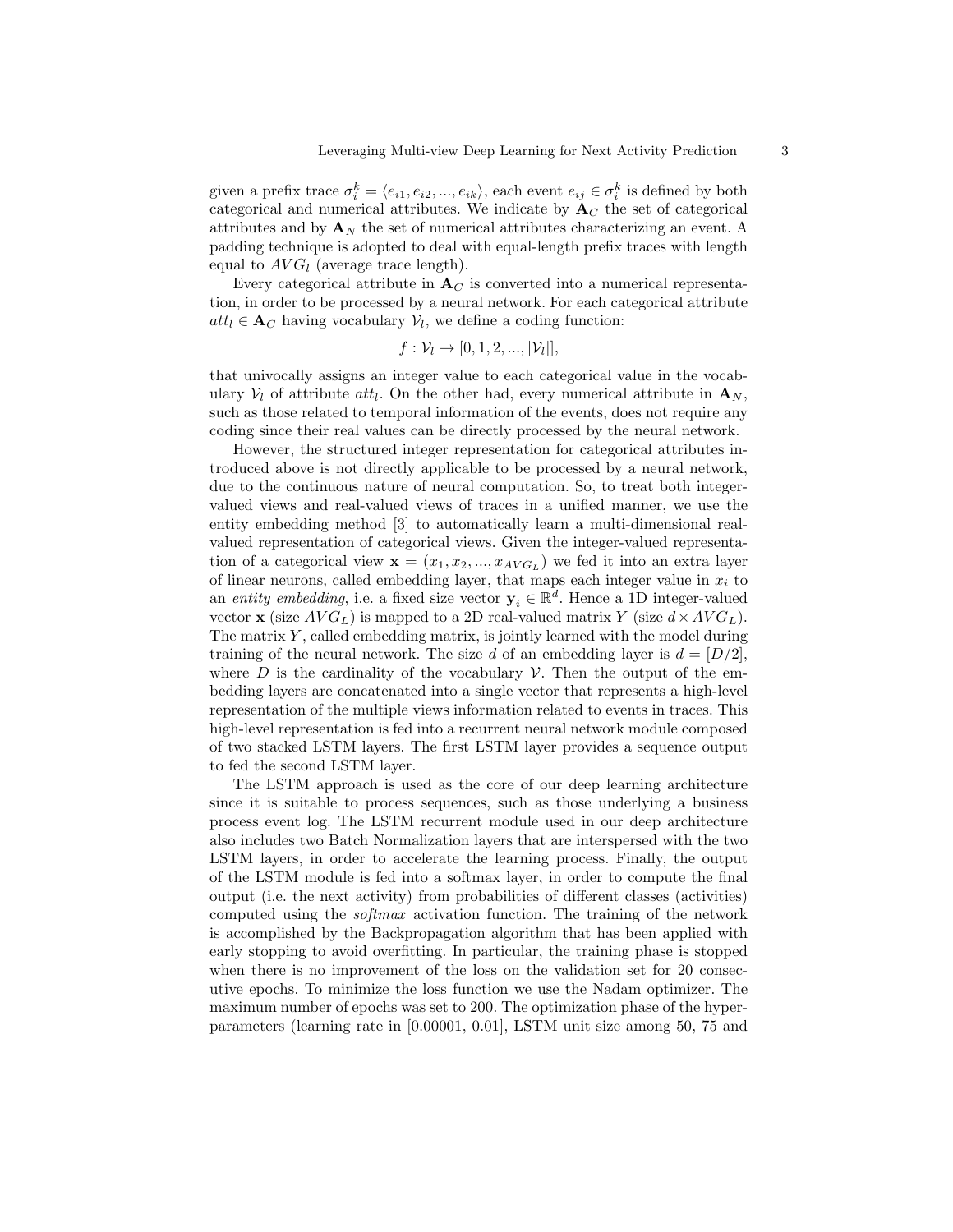|       |                                               |    | Perspectives                                 |  |  |  |
|-------|-----------------------------------------------|----|----------------------------------------------|--|--|--|
| 13087 | 164506                                        | 23 | activity, timestamp, resource,               |  |  |  |
|       |                                               |    | loan amount                                  |  |  |  |
| 7554  | 65533                                         | 13 | activity, timestamp, resource, impact,       |  |  |  |
|       |                                               |    | org group, org role, org country,            |  |  |  |
|       |                                               |    | org involved, product, resource country      |  |  |  |
| 2306  | 9011                                          |    | activity, timestamp, resource, impact,       |  |  |  |
|       |                                               |    | org group, org role, org country,            |  |  |  |
|       |                                               |    | org involved, product, resource country      |  |  |  |
| 1434  | 8577                                          | 27 | activity, timestamp, resource, channel,      |  |  |  |
|       |                                               |    | department, group, org group, responsible    |  |  |  |
| 42995 | 193849                                        | 8  | activity, timestamp, resource, monthly cost, |  |  |  |
|       |                                               |    | credit score, first withdrawal amount,       |  |  |  |
|       |                                               |    | offered amount, number of terms, action      |  |  |  |
| 6886  | 36796                                         | 19 | activity, timestamp, resource, org,          |  |  |  |
|       |                                               |    | project, task, role                          |  |  |  |
|       | BPI13Incident<br>BPI13Problem<br>BPI20Request |    | $\text{Traces}$ Events $\text{H Activities}$ |  |  |  |

|  |  |  | Table 1: Event log description |
|--|--|--|--------------------------------|
|--|--|--|--------------------------------|

Table 2: Characteristics of the compared methods

| Method             | Perspectives                  |              | Embedding Deep Learning architecture |  |  |  |  |
|--------------------|-------------------------------|--------------|--------------------------------------|--|--|--|--|
| <b>MiDA</b>        | all                           | $_{\rm Yes}$ | LSTM                                 |  |  |  |  |
| [6]                | activity, timestamp, resource | No           | <b>CNN</b>                           |  |  |  |  |
| $\lceil 1 \rceil$  | activity, timestamp, role     | Yes          | LSTM                                 |  |  |  |  |
| $\left[ 9 \right]$ | activity, timestamp           | No           | <b>LSTM</b>                          |  |  |  |  |
| [2]                | activity, resource            | Yes          | LSTM                                 |  |  |  |  |
| $\vert 5 \vert$    | activity, timestamp           | No           | <b>CNN</b>                           |  |  |  |  |

100, and Batch size in  $[2^5, 2^{10}]$  is conducted by using the 20% of the training set as validation set and performing optimization with SMAC [4]. The cross-entropy loss function is used for optimization.

# 4 Experiments

To provide a compelling evaluation of the effectiveness of our approach, we have conducted a range of experiments on eighth benchmark event logs<sup>4</sup>. Table 1 summarizes the characteristics of the considered logs. The main objective of these experiments is to investigate the performance of MiDA compared to that of the most recent state-of-the-art deep learning methods that address the task of predicting the next activity of a running trace. We compare our method to that of [6],[1], [9], [2] and [5]. Table 2 reports the characteristics of the compared methods. We run the state-of-the-art methods using the sets of hyper-parameters considered in the reference studies. The source codes of these approaches are

<sup>4</sup> The event logs are available on https://data.4tu.nl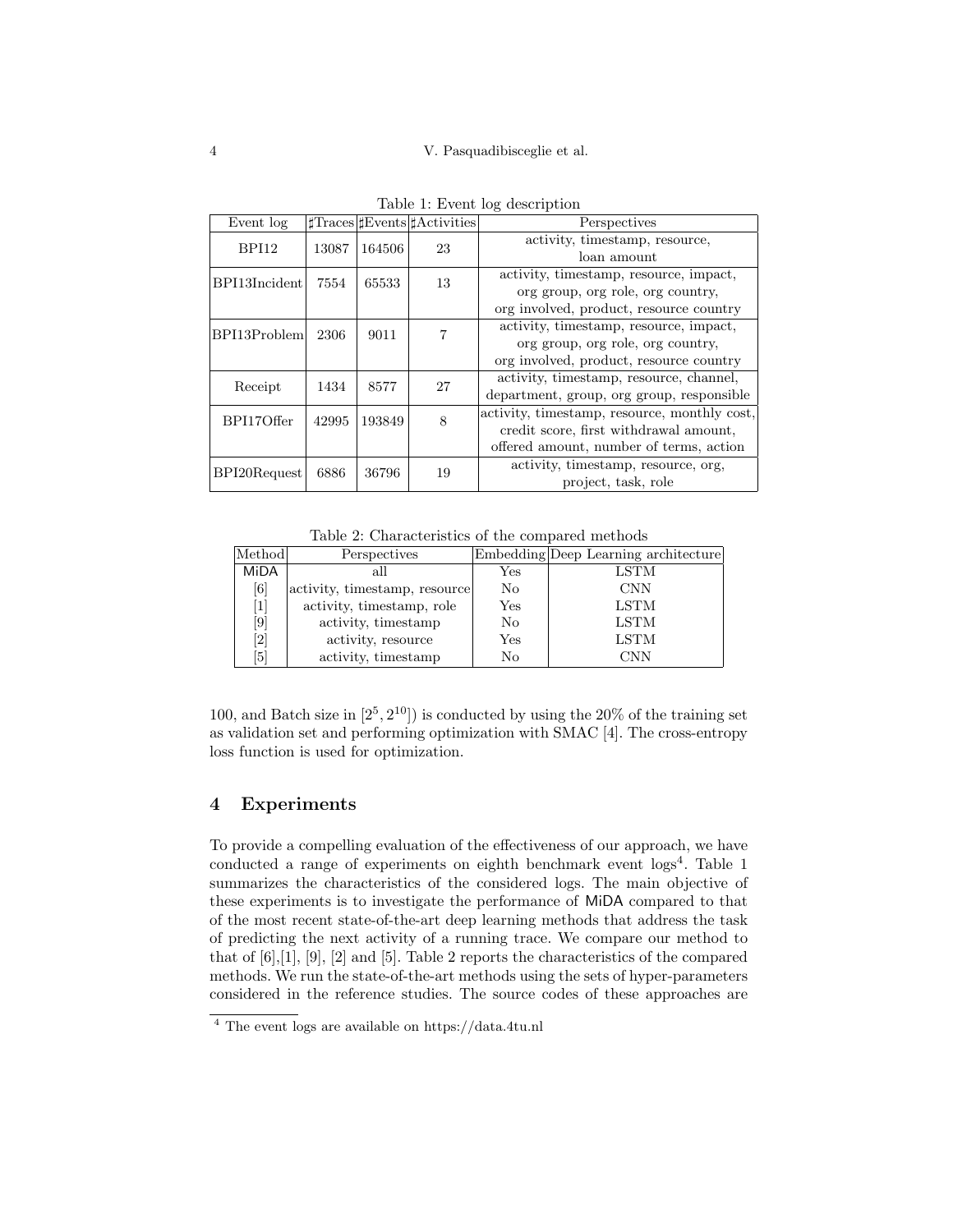

Fig. 1: Comparison between MiDA and related methods defined by in [6], [1], [9], [2] [5] in terms of Fscore Mean and standard deviation of metrics are reported.

publicly available. Hence, we evaluate all the methods on the same event log splits. In particular, for each event log, we evaluate the performance of each compared approach by partitioning the event log in training and testing traces according to a 3-fold cross validation.

Figure 1 collects the Fscore metric of MiDA and the baselines. These results provide the empirical evidence that MiDA is systematically more accurate than the evaluated baselines along Fscore metric.

### 5 Conclusion

In this paper, we have illustrated a novel multi-input, deep learning-based, business process predictive approach recently proposed in [7]. This approach can take advantage of all the characteristics possibly recorded with events. In particular, we couple a multi-view learning approach with a deep learning architecture, in order to gain predictive accuracy from the diversity of data in each view without suffering from the curse of dimensionality. The experiments performed on several event logs confirm the effectiveness of the proposed approach.

One limitation of the proposed approach is the lack of prescription and explanation with predictions. A research direction is that of enriching traditional business process mining approaches, that are able to discover interpretable models of processes, with the predictive ability of a deep learning architectures and

Leveraging Multi-view Deep Learning for Next Activity Prediction 5